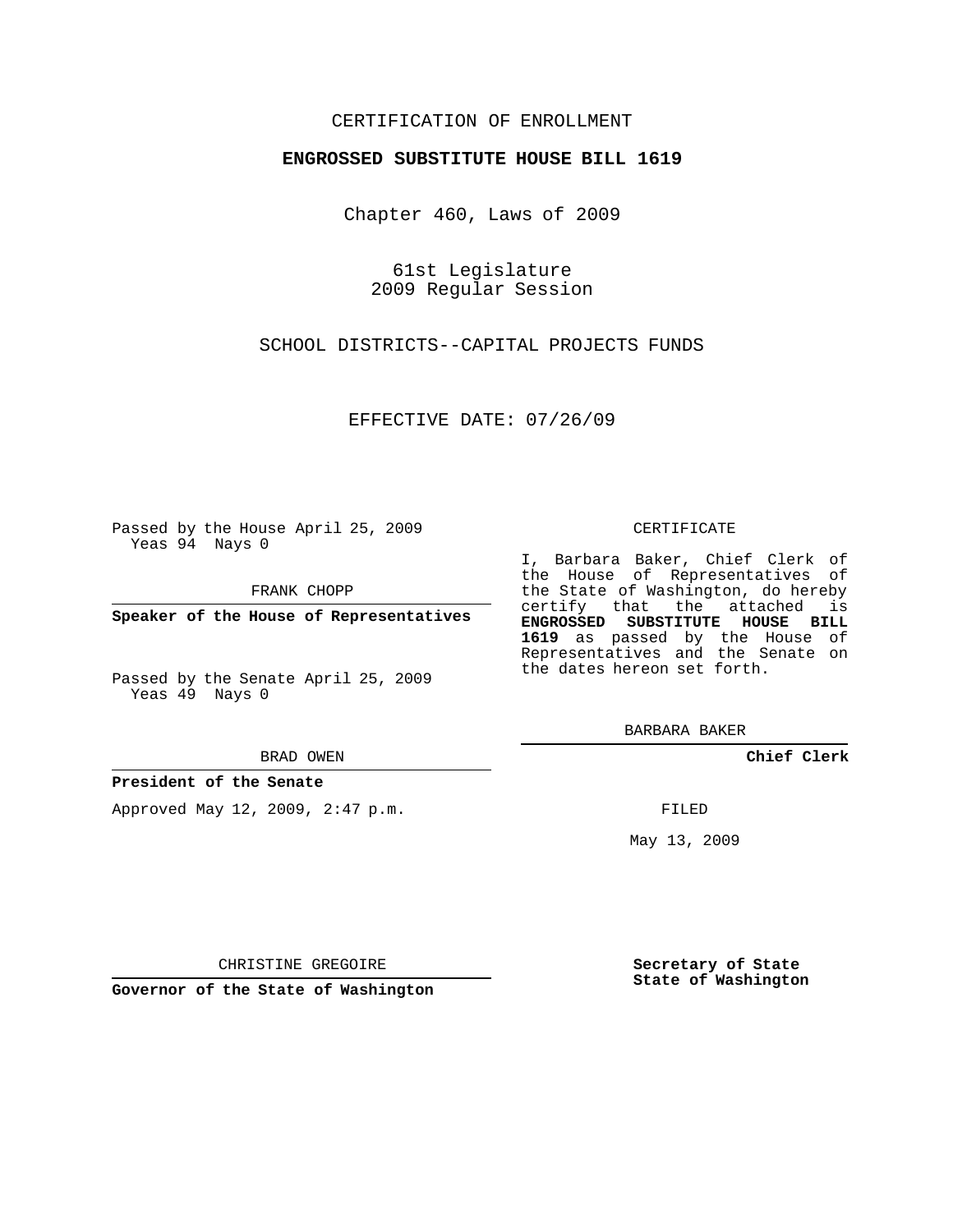# **ENGROSSED SUBSTITUTE HOUSE BILL 1619** \_\_\_\_\_\_\_\_\_\_\_\_\_\_\_\_\_\_\_\_\_\_\_\_\_\_\_\_\_\_\_\_\_\_\_\_\_\_\_\_\_\_\_\_\_

\_\_\_\_\_\_\_\_\_\_\_\_\_\_\_\_\_\_\_\_\_\_\_\_\_\_\_\_\_\_\_\_\_\_\_\_\_\_\_\_\_\_\_\_\_

## AS AMENDED BY THE SENATE

Passed Legislature - 2009 Regular Session

# **State of Washington 61st Legislature 2009 Regular Session**

**By** House Capital Budget (originally sponsored by Representatives White, Kenney, Sullivan, Carlyle, Nelson, Hasegawa, Liias, Green, Miloscia, Orwall, Maxwell, and Simpson)

READ FIRST TIME 02/13/09.

 AN ACT Relating to use of capital projects funds by school districts; amending RCW 84.52.053; and reenacting and amending RCW 28A.320.330.

BE IT ENACTED BY THE LEGISLATURE OF THE STATE OF WASHINGTON:

 **Sec. 1.** RCW 28A.320.330 and 2007 c 503 s 2 and 2007 c 129 s 2 are each reenacted and amended to read as follows:

 School districts shall establish the following funds in addition to those provided elsewhere by law:

 (1) A general fund for maintenance and operation of the school district to account for all financial operations of the school district except those required to be accounted for in another fund.

 (2) A capital projects fund shall be established for major capital purposes. All statutory references to a "building fund" shall mean the capital projects fund so established. Money to be deposited into the capital projects fund shall include, but not be limited to, bond proceeds, proceeds from excess levies authorized by RCW 84.52.053, state apportionment proceeds as authorized by RCW 28A.150.270, earnings from capital projects fund investments as authorized by RCW 28A.320.310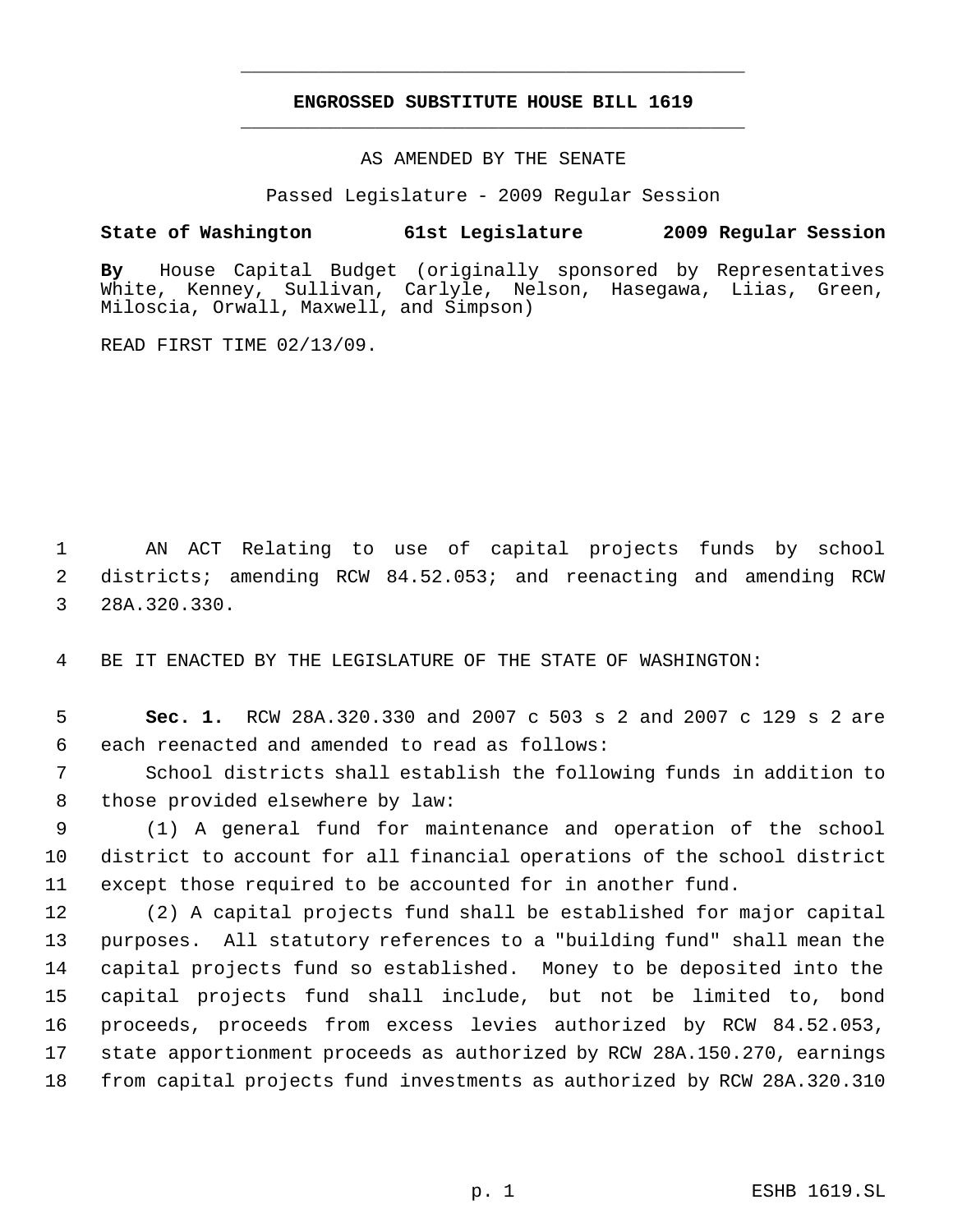and 28A.320.320, and state forest revenues transferred pursuant to subsection (3) of this section.

 Money derived from the sale of bonds, including interest earnings thereof, may only be used for those purposes described in RCW 28A.530.010, except that accrued interest paid for bonds shall be deposited in the debt service fund.

 Money to be deposited into the capital projects fund shall include but not be limited to rental and lease proceeds as authorized by RCW 28A.335.060, and proceeds from the sale of real property as authorized by RCW 28A.335.130.

 Money legally deposited into the capital projects fund from other sources may be used for the purposes described in RCW 28A.530.010, and for the purposes of:

14 (a) Major renovation( $(-$  including the)) and replacement of facilities and systems where periodical repairs are no longer 16 economical or extend the useful life of the facility or system beyond 17 its original planned useful life. ((Major)) Such renovation and replacement shall include, but shall not be limited to, major repairs, 19 exterior painting of facilities, replacement and refurbishment of 20 roofing, exterior walls, windows, heating and ventilating systems, 21 floor covering in classrooms and public or common areas, and electrical and plumbing systems.

 (b) Renovation and rehabilitation of playfields, athletic fields, and other district real property.

 (c) The conduct of preliminary energy audits and energy audits of school district buildings. For the purpose of this section:

 (i) "Preliminary energy audits" means a determination of the energy consumption characteristics of a building, including the size, type, rate of energy consumption, and major energy using systems of the building.

 (ii) "Energy audit" means a survey of a building or complex which identifies the type, size, energy use level, and major energy using systems; which determines appropriate energy conservation maintenance or operating procedures and assesses any need for the acquisition and installation of energy conservation measures, including solar energy and renewable resource measures.

(iii) "Energy capital improvement" means the installation, or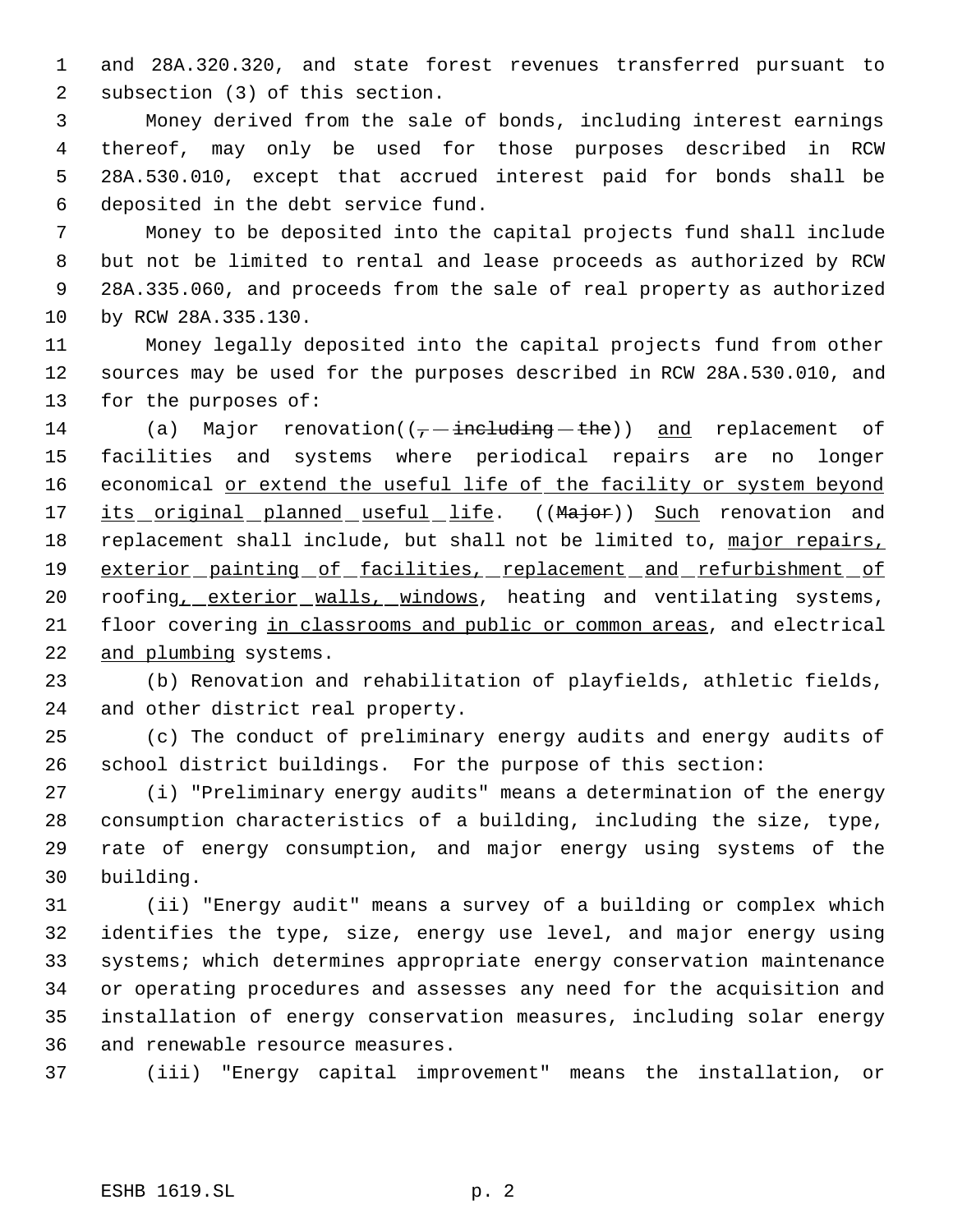modification of the installation, of energy conservation measures in a building which measures are primarily intended to reduce energy consumption or allow the use of an alternative energy source.

 (d) Those energy capital improvements which are identified as being cost-effective in the audits authorized by this section.

 (e) Purchase or installation of additional major items of equipment and furniture: PROVIDED, That vehicles shall not be purchased with capital projects fund money.

 (f)(i) Costs associated with implementing technology systems, facilities, and projects, including acquiring hardware, licensing software, and online applications and training related to the installation of the foregoing. However, the software or applications must be an integral part of the district's technology systems, facilities, or projects.

 (ii) Costs associated with the application and modernization of technology systems for operations and instruction including, but not limited to, the ongoing fees for online applications, subscriptions, or software licenses, including upgrades and incidental services, and ongoing training related to the installation and integration of these products and services. However, to the extent the funds are used for 21 the purpose under this subsection  $(2)(f)(ii)$ , the school district shall transfer to the district's general fund the portion of the capital projects fund used for this purpose. The office of the superintendent of public instruction shall develop accounting guidelines for these transfers in accordance with internal revenue service regulations.

 (g) Major equipment repair, painting of facilities, and other major 27 preventative maintenance purposes. However, to the extent the funds 28 are used for the purpose under this subsection (2)(g), the school 29 district shall transfer to the district's general fund the portion of 30 the capital projects fund used for this purpose. The office of the 31 superintendent of public instruction shall develop accounting guidelines for these transfers in accordance with internal revenue 33 service regulations. Based on the district's most recent two-year history of general fund maintenance expenditures, funds used for this 35 purpose  $max$  not replace routine annual preventive maintenance expenditures made from the district's general fund.

 (3) A debt service fund to provide for tax proceeds, other revenues, and disbursements as authorized in chapter 39.44 RCW. State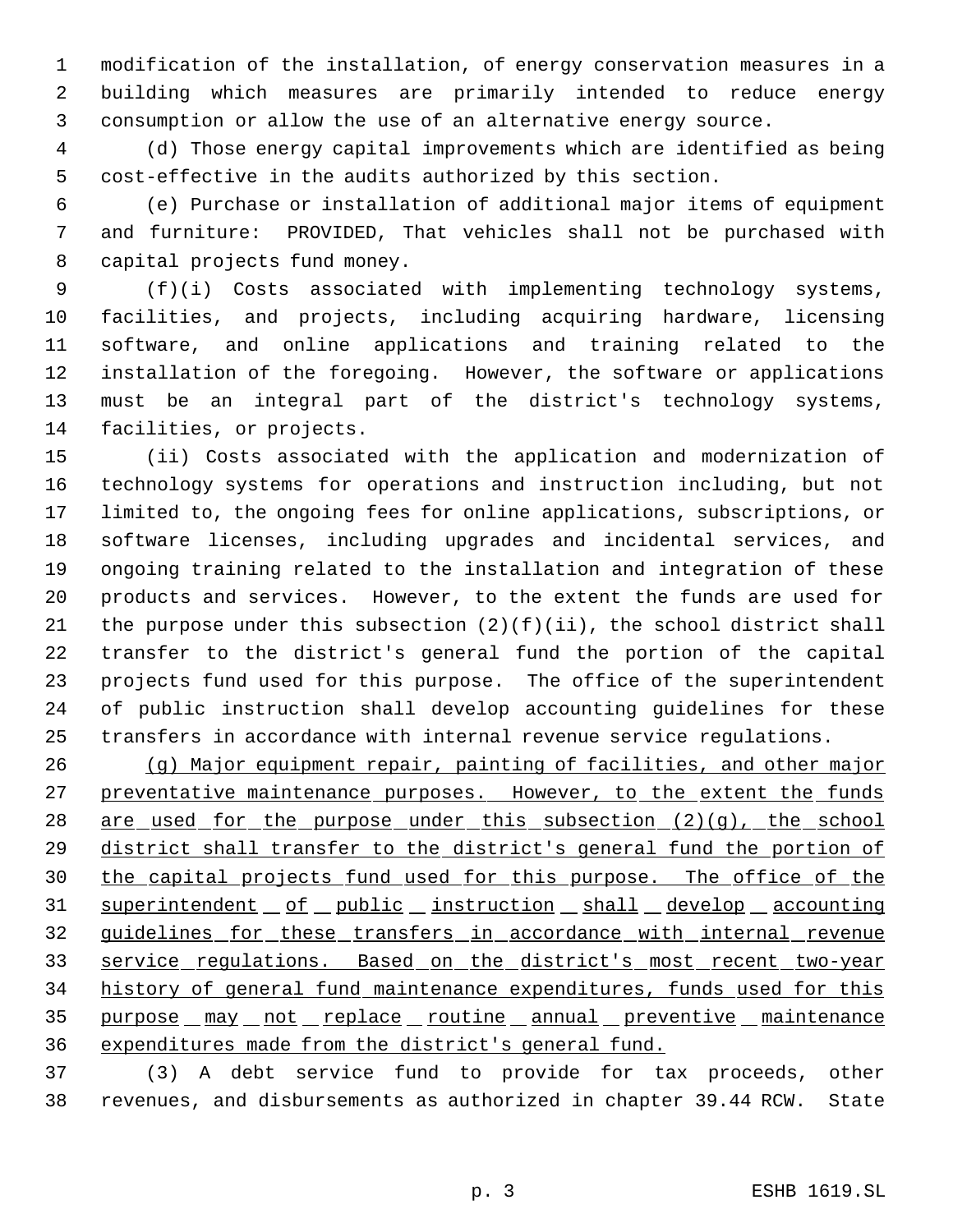forest land revenues that are deposited in a school district's debt service fund pursuant to RCW 79.64.110 and to the extent not necessary for payment of debt service on school district bonds may be transferred by the school district into the district's capital projects fund.

 (4) An associated student body fund as authorized by RCW 28A.325.030.

 (5) Advance refunding bond funds and refunded bond funds to provide for the proceeds and disbursements as authorized in chapter 39.53 RCW.

 **Sec. 2.** RCW 84.52.053 and 2007 c 129 s 3 are each amended to read as follows:

 (1) The limitations imposed by RCW 84.52.050 through 84.52.056, and 84.52.043 shall not prevent the levy of taxes by school districts, when authorized so to do by the voters of such school district in the manner and for the purposes and number of years allowable under Article VII, section 2(a) of the Constitution of this state. Elections for such taxes shall be held in the year in which the levy is made or, in the case of propositions authorizing two-year through four-year levies for maintenance and operation support of a school district, authorizing two-year levies for transportation vehicle funds established in RCW 28A.160.130, or authorizing two-year through six-year levies to support the construction, modernization, or remodeling of school facilities, 22 which includes the purposes of RCW 28A.320.330(2) (f) and (g), in the year in which the first annual levy is made.

 (2) Once additional tax levies have been authorized for maintenance and operation support of a school district for a two-year through four- year period as provided under subsection (1) of this section, no further additional tax levies for maintenance and operation support of the district for that period may be authorized. For the purpose of applying the limitation of this subsection, a two-year through six-year levy to support the construction, modernization, or remodeling of school facilities shall not be deemed to be a tax levy for maintenance and operation support of a school district.

 (3) A special election may be called and the time therefor fixed by the board of school directors, by giving notice thereof by publication in the manner provided by law for giving notices of general elections, at which special election the proposition authorizing such excess levy